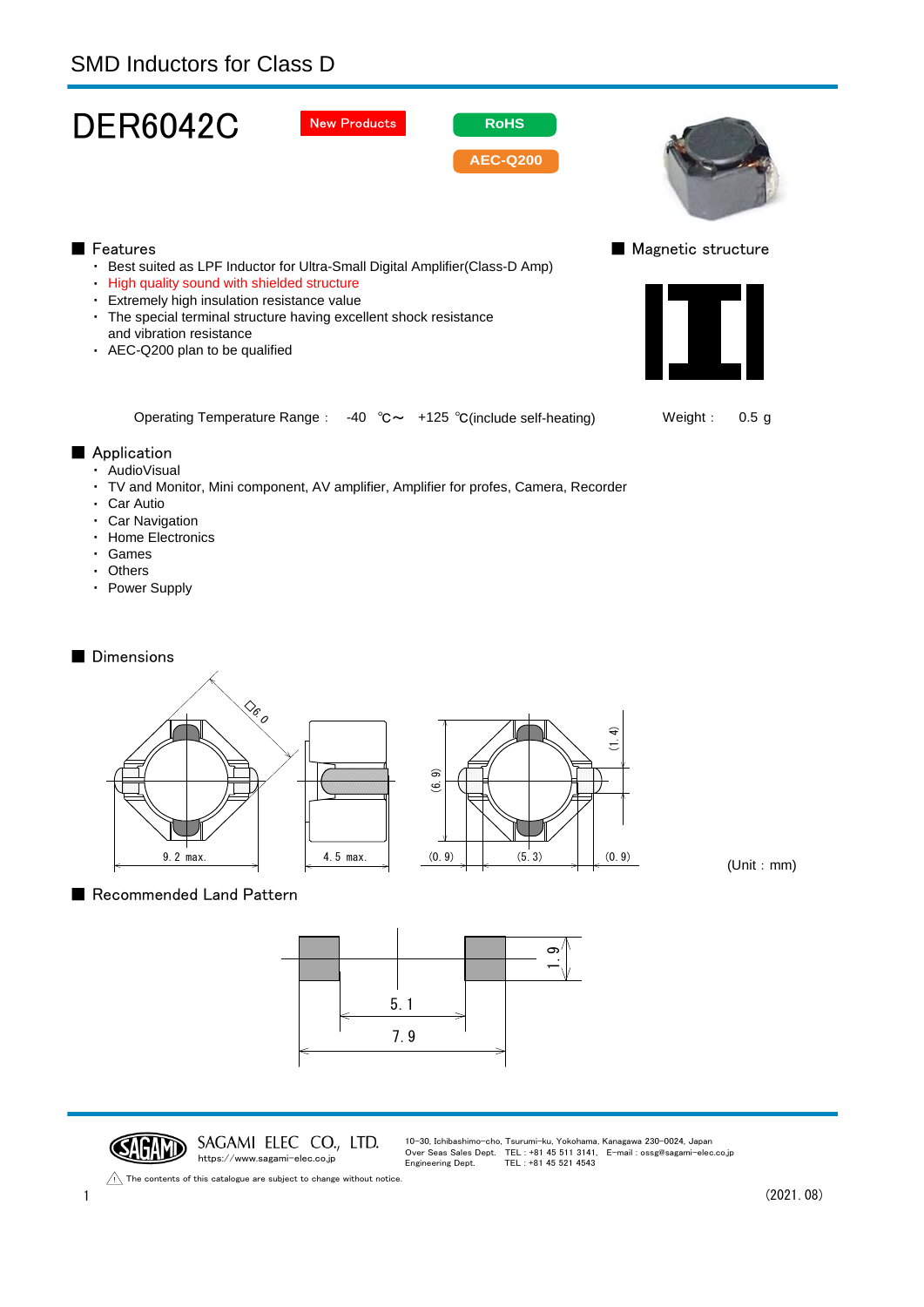## ■ Specifications

| SAGAMI Part No. | Inductance     | <b>DCR Resistance</b> | Rated current     |               |                   |         |
|-----------------|----------------|-----------------------|-------------------|---------------|-------------------|---------|
|                 |                |                       | DC saturation     |               | Teperature rise   |         |
|                 |                |                       | allowable current |               | allowable current |         |
|                 | $(\mu H)$      | $(m\Omega)$           | (A)               |               | (A)               |         |
|                 |                | ±30%                  | Spec.             | $\tau$ ypical | Spec.             | Typical |
| DER6042C-3R3N   | $3.3 \pm 30\%$ | 19.0                  | 5.20              | 7.00          | 3.50              | 4.80    |
| DER6042C-100M   | $10 + 20%$     | 66.0                  | 3.10              | 3.90          | l. 90             | 2.60    |
| DER6042C-220M   | $22 + 20%$     | 180                   | 2.00              | 2.80          | l. 00             | 1.30    |

・Inductance Measuring Condition : 100kHz,1V

・Rated current : DC saturation allowable current or Temperature rise allowable current,whichever is smaller. 1.DC saturation allowable current(Spec.) DC saturation allowable current(Typical) : value of inductance decrease within 30%. : value of inductance decrease 30%.

- 2.Temperature rise allowable current(Spec.)
- 
- : A rise in temperature of core surface is within 40℃.
- Temperature rise allowable current(Typical)
- : A rise in temperature of core surface is 40°C.



10-30, Ichibashimo-cho, Tsurumi-ku, Yokohama, Kanagawa 230-0024, Japan Over Seas Sales Dept. TEL : +81 45 511 3141, E-mail : ossg@sagami-elec.co.jp Engineering Dept. TEL : +81 45 521 4543